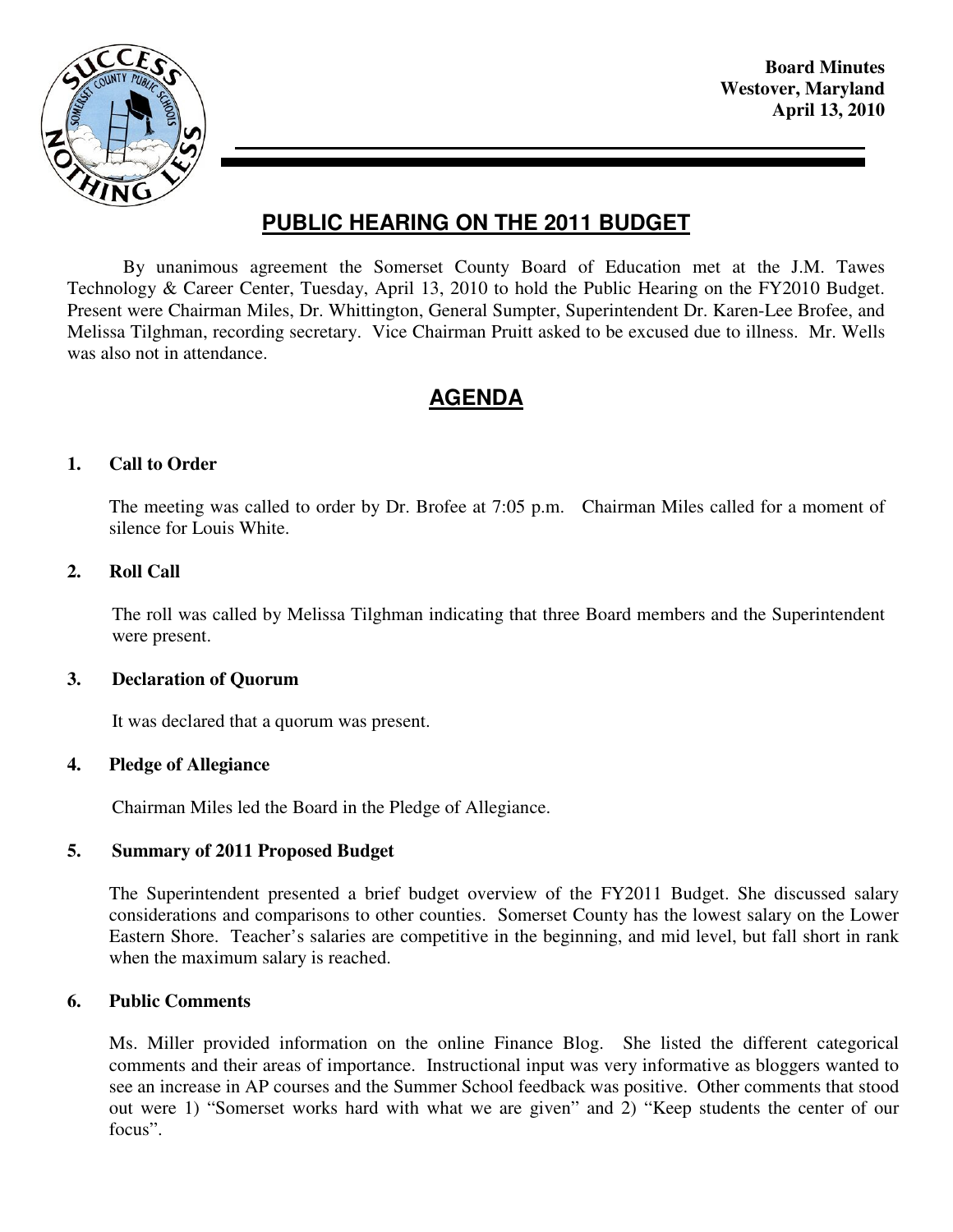Ms. Hopkins addressed the Board with a concern for Math and Reading Intervention Teachers. These teachers help students pass and improve test scores. Students in Reading Intervention have showed a 96% increase and 90% of students in Math have shown improvement. States test scores show that ELL students are not performing well. Ms. Hopkins asked for the Board for consideration of continued funding for Math and Reading intervention teachers.

 Ms. Massey, teacher and parent, provided highlights of the PBIS program. PBIS (Positive Behavior in Schools) is an incentive program offered to reward students with good behavior and to encourage those students having problems following the rules and maintaining good grades. Support Specialists help and work with students, teachers, and families develop the skills to help those students needing extra help. Teachers are being trained to help the low performing students get back on track. Data is being used to identify students and the areas that they need improvement in. Ms. Massey asked the Board to consider the importance of the PBIS incentive program when finalizing the budget.

 Ms. Welch and Mr. Elebash addressed the Board requesting the Board make both elementary and secondary textbook funding a priority. Newer textbooks have been purchased using Thornton funding but as the State Standards are updated we will be required to purchase more up to date textbooks. Chairman Miles questioned the continual balance of textbook funds on the monthly finance reports. Mr. Elebash explained that purchasing the books now would be a waste of funds and it would be more beneficial if textbooks are purchased after the newer standards are out. Ms. Welch also asked the Board to take into consideration the hiring of a fifth  $4<sup>th</sup>$  grade teacher. She is concerned that teachers will not be able to provide a quality learning environment if the class sizes are too big.

 Mr. Webster thanked the Board for the approval of the computers for the CAD program. The CAD program has collaborated with Wor Wic Tech and students will be given 6-9 credits upon graduation.

 Mr. Deshields, Deal Island Custodian, requested that the Board take into consideration the purchase of fold up chairs and tables at Deal Island Elementary School. He explained that with Deal Island's gym and cafeteria all in the same location, it would be easier moving fold up tables and chairs. Mr. Deshields also reiterated to the attending teachers, principals, and Board members that Students depend on all employees toward being successful.

 Ms. Holland addressed the Board in place of Ms. Collins. Ms. Collins was unable to attend due to her participation in an online one to one program with the  $7<sup>th</sup>$  and  $8<sup>th</sup>$  grade teachers. Ms. Holland announced her excitement of the one to one laptop program and believes it will help close learning gaps. She requests that the Board keep technology funding in the budget and that Promethean Boards be purchased at Washington High School to be used in Geography and Government classes. Ms. Hickman,  $10<sup>th</sup>$  Grade teacher at WHS, also requested consideration in the purchase of document cameras and promethean boards. The Superintendent informed Ms. Holland and Ms. Hickman that it is not in the budget to purchase new promethean boards.

 Ms. Ward requested the Board's support of the one to one laptop program. She also requested support of Instructional Facilitator positions.

Ms. Sterling requested the Board's continued support of the Library media. She believes that students